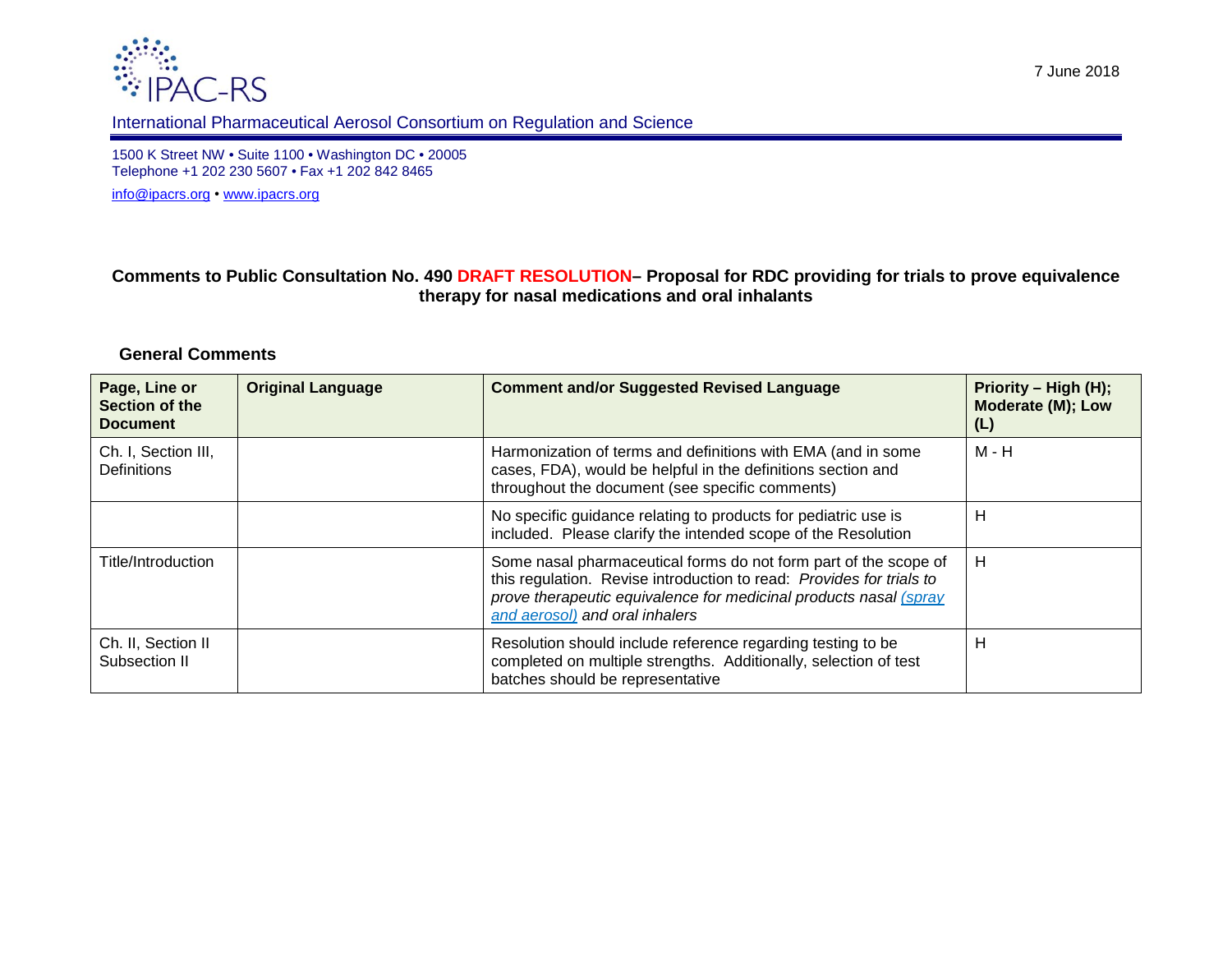|  | <b>Specific Comments</b> |
|--|--------------------------|
|--|--------------------------|

| Page, Line or<br><b>Section of the</b><br><b>Document</b> | <b>Original Language</b>                                                                                                                                                                                                                                                                    | <b>Comment and/or Suggested Revised Language</b>                                                                                                                                                                                                                                                                                                                                                                    | <b>Priority - High</b><br>(H); Moderate<br>(M); Low (L) |
|-----------------------------------------------------------|---------------------------------------------------------------------------------------------------------------------------------------------------------------------------------------------------------------------------------------------------------------------------------------------|---------------------------------------------------------------------------------------------------------------------------------------------------------------------------------------------------------------------------------------------------------------------------------------------------------------------------------------------------------------------------------------------------------------------|---------------------------------------------------------|
| Ch I, Section I,<br>Goal - Art. 1                         |                                                                                                                                                                                                                                                                                             | Products containing a new active substance are required to<br>undergo a full development program and as such there is nothing to<br>demonstrate equivalence to. Therefore reword the text to be clear<br>that this resolution is not applicable to new active pharmaceutical<br>ingredients. Also, proof of Therapeutic Equivalence is required in<br>the Renewal process.                                          | H                                                       |
|                                                           |                                                                                                                                                                                                                                                                                             | Consider revising the text to read: This resolution establishes the<br>criteria for the acceptance of in vitro and in vivo assays necessary<br>to prove therapeutic equivalence for post registration changes to<br>the innovator product or in the initial approval and post-registration<br>changes in generic and branded generic nasal medications (spray<br>and aerosol) and oral inhalers with synthetic APIs |                                                         |
|                                                           |                                                                                                                                                                                                                                                                                             | Please provide or refer to ANVISA's specific definition of<br>"therapeutic equivalence." For example, add (to Section 3) or<br>cross-refer (to another document) to definition of therapeutic<br>equivalence if applicable                                                                                                                                                                                          |                                                         |
| Ch I, Section II,<br>Scope - Art 2                        | This Resolution applies to all nasal<br>and oral inhalers medication with<br>synthetic API's classified as new,<br>generic and branded generic,<br>which should evidence of<br>therapeutic equivalence at the time<br>of grant or renewal of registration<br>and post-registration changes. | Products containing a new active substance are required to<br>undergo a full development program. Therefore there is nothing to<br>demonstrate equivalence to. Consider revising to clarify that this<br>resolution is not applicable to the original marketing application for<br>new APIs. Further, some nasal pharmaceutical forms do not form<br>part of the scope of the standard                              | H                                                       |
|                                                           |                                                                                                                                                                                                                                                                                             | Consider revising the text to state: This resolution applies to all<br>nasal (spray and aerosol) and oral inhaled products containing<br>synthetic APIs where it is necessary to prove therapeutic<br>equivalence for post registration changes to the innovator product<br>or in the initial approval and post-registration changes in generic<br>and branded generic products                                     |                                                         |
| Ch. I, Section II,                                        |                                                                                                                                                                                                                                                                                             | As noted in our comments above on Article 1, It is not clear why                                                                                                                                                                                                                                                                                                                                                    | Н                                                       |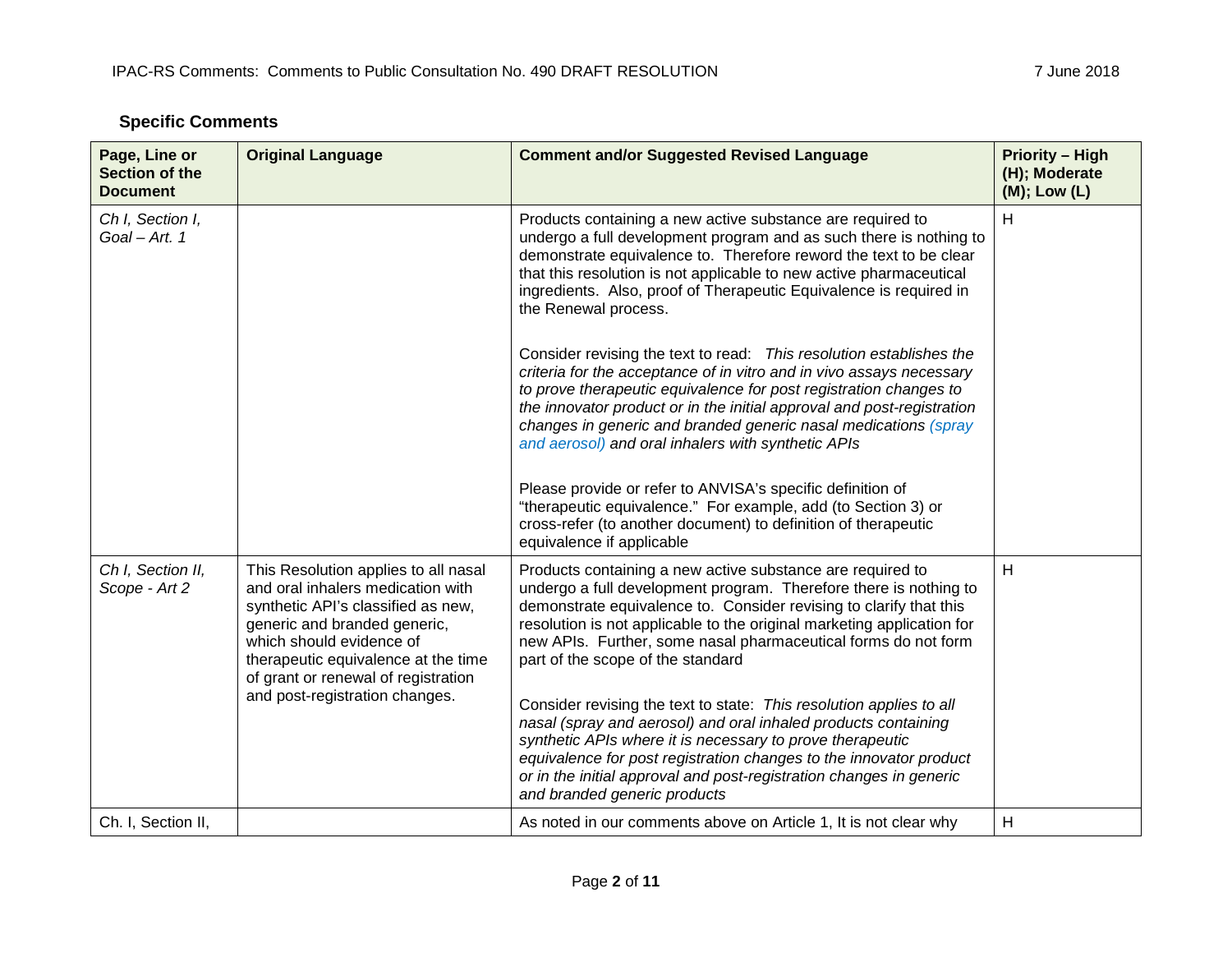| Page, Line or<br><b>Section of the</b><br><b>Document</b> | <b>Original Language</b>                                                                                                                                                                                                                                                                                                                                                      | <b>Comment and/or Suggested Revised Language</b>                                                                                                                                                                                                                               | <b>Priority - High</b><br>(H); Moderate<br>(M); Low (L) |
|-----------------------------------------------------------|-------------------------------------------------------------------------------------------------------------------------------------------------------------------------------------------------------------------------------------------------------------------------------------------------------------------------------------------------------------------------------|--------------------------------------------------------------------------------------------------------------------------------------------------------------------------------------------------------------------------------------------------------------------------------|---------------------------------------------------------|
| Scope, Art 2                                              |                                                                                                                                                                                                                                                                                                                                                                               | therapeutic equivalence should be required at renewal. The<br>document should also specify what post-approval registration<br>changes require demonstration of therapeutic equivalence.                                                                                        |                                                         |
|                                                           |                                                                                                                                                                                                                                                                                                                                                                               | Consider including descriptions or examples of the circumstances<br>at renewal that would require demonstration of therapeutic<br>equivalence. Consider also including explanation of post approval<br>changes that would require demonstration of therapeutic<br>equivalence. |                                                         |
| Ch. I, Section II,<br>Scope, Single<br>paragraph          | Single paragraph. In the case of<br>new drug products, the scope of<br>this resolution is limited to<br>products containing active<br>principles within the therapeutic<br>range approved in that studies of<br>therapeutic equivalence may<br>replace clinical studies phase II<br>and III, as defined by Resolution -<br>RDC No. 60 of October 10, 2014<br>and its updates. | Please clarify what is meant by 'active principles' within the<br>therapeutic range. Is "active principles" the same as active<br>pharmaceutical ingredients?"                                                                                                                 | H                                                       |
| Ch. I, Section III,<br><b>Definitions</b>                 |                                                                                                                                                                                                                                                                                                                                                                               |                                                                                                                                                                                                                                                                                |                                                         |
| II Nasal Aerosol                                          | pressurized vessel coupled to a<br>device that precisely measures the<br>dose and releases it                                                                                                                                                                                                                                                                                 | Recommend that text similar to that used by the EMA is used to<br>define the product, e.g., contained within a pressurized container<br>(comprising a canister and valve) where the valve meters the dose<br>and releases it                                                   | M                                                       |
| III Orally Inhaled<br>Aerosol                             | packaged in a pressurized<br>container coupled to a device that<br>measures precisely the dose and<br>release it                                                                                                                                                                                                                                                              | Recommend that text similar to that used by EMA is used to define<br>the product, e.g., contained within a pressurized container<br>(comprising a canister and valve) where the valve meters the dose<br>and releases it                                                       | M                                                       |
| V Device                                                  | <b>Device:</b> set of components that                                                                                                                                                                                                                                                                                                                                         | Recommend to use the EMA definition for delivery device: the                                                                                                                                                                                                                   | H                                                       |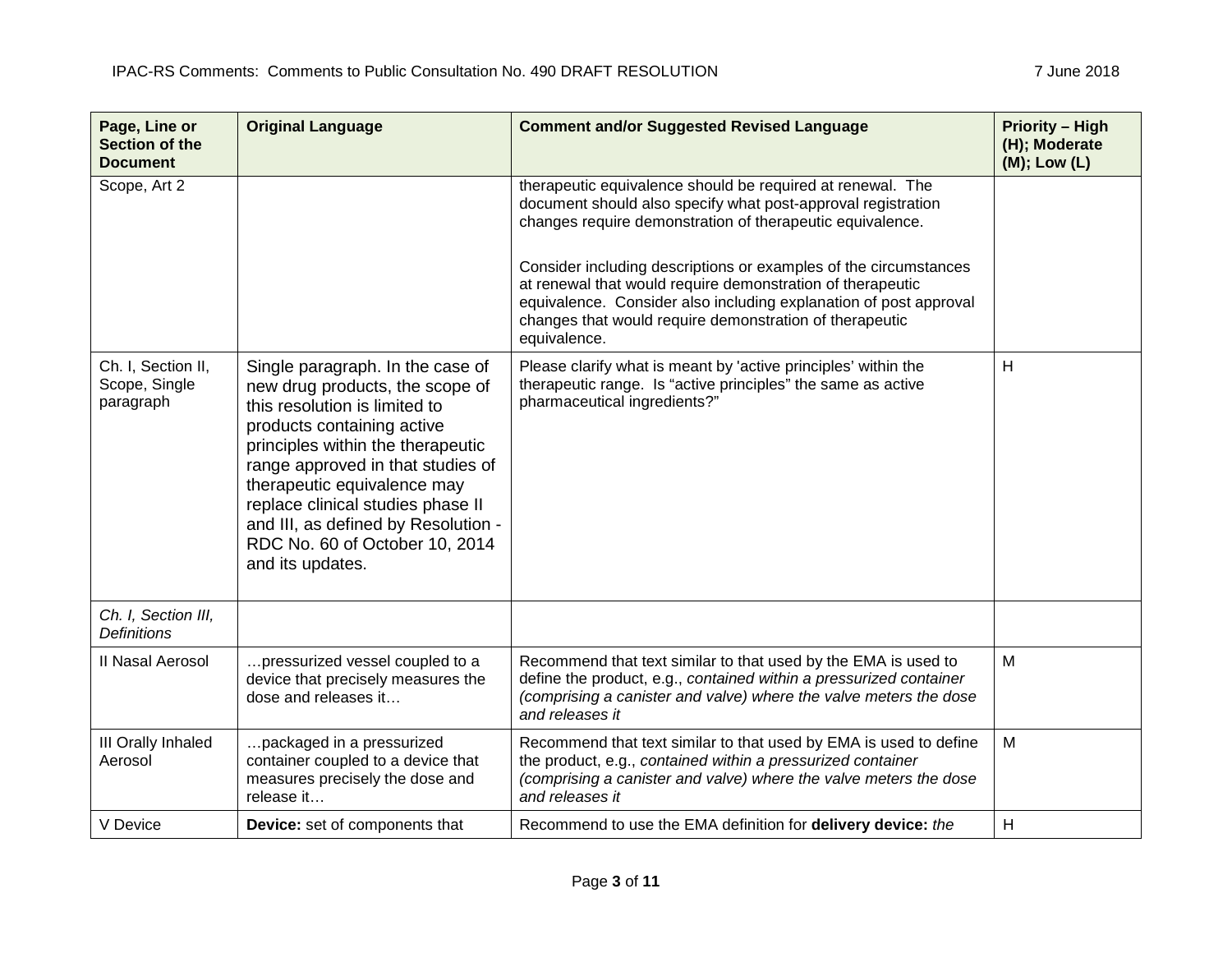| Page, Line or<br>Section of the<br><b>Document</b>        | <b>Original Language</b>                                                                                                                                                                                                                                                                                                                                                                                                                           | <b>Comment and/or Suggested Revised Language</b>                                                                                                                                                                                                                                                                                                                        | <b>Priority – High</b><br>(H); Moderate<br>$(M)$ ; Low $(L)$ |
|-----------------------------------------------------------|----------------------------------------------------------------------------------------------------------------------------------------------------------------------------------------------------------------------------------------------------------------------------------------------------------------------------------------------------------------------------------------------------------------------------------------------------|-------------------------------------------------------------------------------------------------------------------------------------------------------------------------------------------------------------------------------------------------------------------------------------------------------------------------------------------------------------------------|--------------------------------------------------------------|
|                                                           | together package the formulation<br>(primary packaging - container,<br>bottle), activate (actuator / inhaler),<br>measure (valve system dosing) and<br>releases the dose (actuator /<br>inhaler). It also includes the<br>components that protect the device<br>for example cover and protective<br>packaging and any other component<br>or accessory that may affect the<br>overall performance mechanics of<br>such a set (for example, spacer). | sum of component(s) of the container closure system responsible<br>for delivering the drug to the respiratory tract (inhalation product) or<br>the nasal and/or pharyngeal region (nasal product).                                                                                                                                                                      |                                                              |
| V Device                                                  | that package the formulation                                                                                                                                                                                                                                                                                                                                                                                                                       | that packages (or contains) the formulation would be a better<br>statement (if retaining the existing terminology)                                                                                                                                                                                                                                                      | L                                                            |
| $VIII$ (a) and (b)<br>Oral Inhalation<br>Powder           | Reservoir type, powder is contained<br>in a container coupled to a device<br>that accurately measures the doses<br>and releases it to aspiration, i.e., the<br>device itself measures the doses;<br>Disc type, doses are already pre-<br>measured and are arranged in a<br>blister strip (or other) inside the<br>device which generally has the form<br>of a disk                                                                                 | The names and definitions of the types of DPIs perhaps require<br>revision, e.g.,<br>Device-metered (e.g., reservoir), powder ismeasures the doses<br>Pre-metered / unit dose (e.g., capsule or disc) doses are already<br>pre-measured either in individual capsules or arranged in a blister<br>strip (or other) inside the device which may have the form of a disc. | M                                                            |
| XI Nasal Spray                                            | Nasal Spray: solution or<br>suspension                                                                                                                                                                                                                                                                                                                                                                                                             | Nasal Spray: <i>aqueous</i> solution or suspension                                                                                                                                                                                                                                                                                                                      | M                                                            |
| Chapter II,<br>Section I<br>Pharmaceutical<br>Equivalence |                                                                                                                                                                                                                                                                                                                                                                                                                                                    |                                                                                                                                                                                                                                                                                                                                                                         |                                                              |
| Art. 4                                                    | All the requirements for the<br>accomplishment of the<br>pharmaceutical equivalence study                                                                                                                                                                                                                                                                                                                                                          | After this draft Resolution (public consultation 490) is finalized,<br>please clarify that this Resolution should be used for post approval<br>changes for inhalation and nasal drug products, rather than                                                                                                                                                              | M                                                            |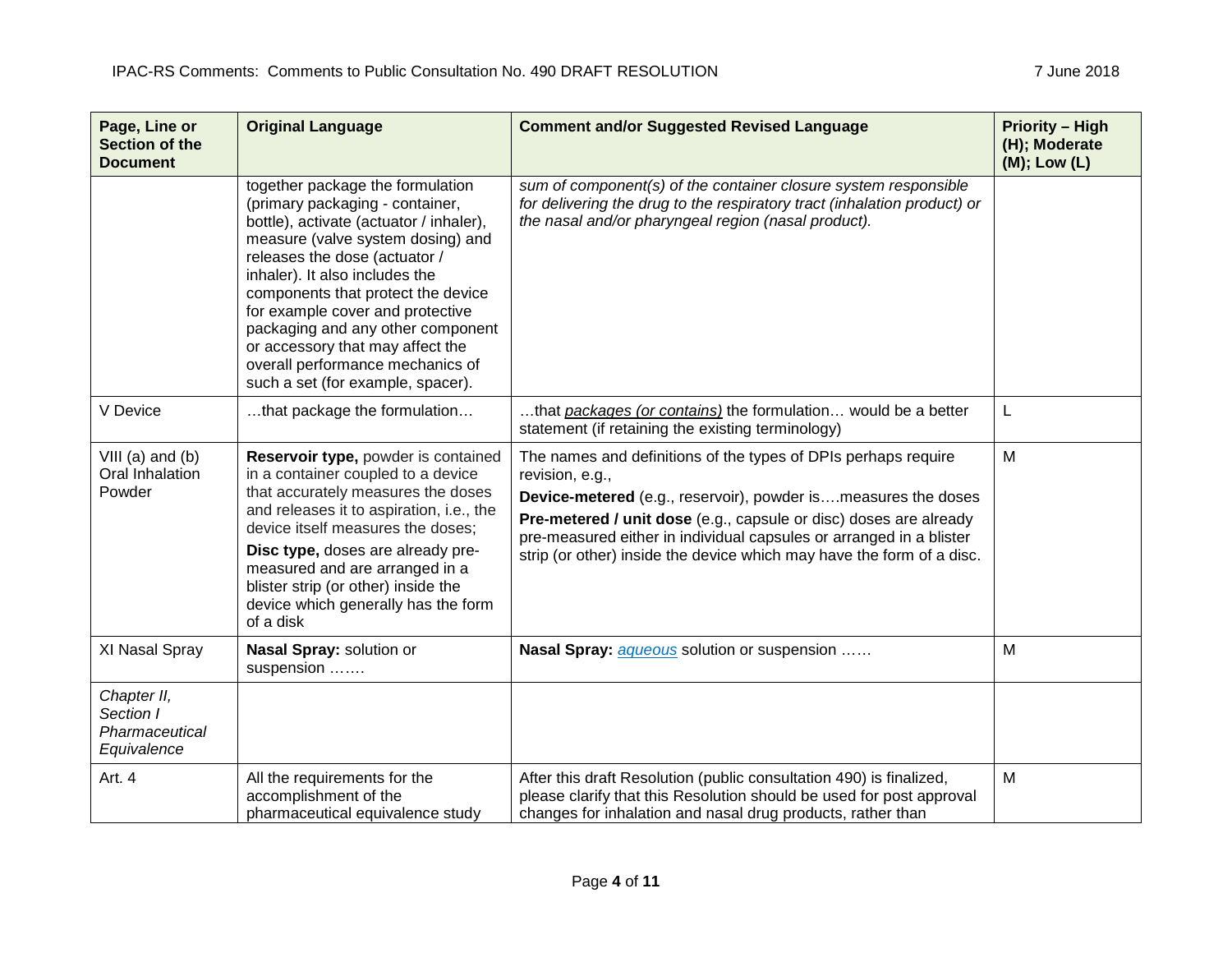| Page, Line or<br><b>Section of the</b><br><b>Document</b> | <b>Original Language</b>                                                                                                                                                                                                                                                                                                                                                               | <b>Comment and/or Suggested Revised Language</b>                                                                                                                                                                                                                                                                                                   | <b>Priority - High</b><br>(H); Moderate<br>$(M)$ ; Low $(L)$ |
|-----------------------------------------------------------|----------------------------------------------------------------------------------------------------------------------------------------------------------------------------------------------------------------------------------------------------------------------------------------------------------------------------------------------------------------------------------------|----------------------------------------------------------------------------------------------------------------------------------------------------------------------------------------------------------------------------------------------------------------------------------------------------------------------------------------------------|--------------------------------------------------------------|
|                                                           | of nasal and oral inhalers, as well<br>as in the preparation of reports,<br>should be meeting the criteria<br>established in this resolution, as<br>well as in Resolution - RDC No. 31,<br>of August 11, 2010, and its<br>updates, which provides on Guide<br>to Conducting the Study and<br>Elaboration of the Pharmaceutical<br>Equivalence Report and<br><b>Dissolution Profile</b> | Resolution RDC No. 31 of Aug 11, 2010 and its updates<br>For example, remove reference to Resolution RDC No. 31 of Aug<br>11, 2010 and its updates, or include any requirements from RDC<br>No. 31 that are relevant for inhalation and nasal drug products,<br>directly in this guidance.                                                         |                                                              |
| Articles, 6, 7,<br>and 8                                  |                                                                                                                                                                                                                                                                                                                                                                                        | Consider adding the following information:<br>In addition to specific tests for different product forms, the<br>therapeutic equivalence should be underpinned by the following<br>attributes of the test product in comparison to the reference product<br>1. Contains the same drug substance, i.e., same salt, ester,<br>hydrate, etc            | H                                                            |
|                                                           |                                                                                                                                                                                                                                                                                                                                                                                        | 2. The dosage form is identical (pMDI, non-pressurized MDI, DPI<br>etc).<br>3. Handling and resistance to airflow, of the inhalation devices for<br>test and reference products should be the same/similar.                                                                                                                                        |                                                              |
|                                                           |                                                                                                                                                                                                                                                                                                                                                                                        | 4. Qualitative and quantitative differences in excipients should not<br>influence performance of the product (e.g., delivered dose<br>uniformity), aerosol particle behavior (e.g., spray pattern) or change<br>the safety profile of the product.                                                                                                 |                                                              |
|                                                           |                                                                                                                                                                                                                                                                                                                                                                                        | 6. The inhaled volume that is required to fully release the dose<br>should be the same/similar<br>5. Where applicable, leachable safety profile should be justified                                                                                                                                                                                |                                                              |
| Articles 6, 7, 8<br>and 9                                 |                                                                                                                                                                                                                                                                                                                                                                                        | Performance tests required to demonstrate pharmaceutical<br>equivalence may depend on whether the tests are being performed<br>as a result of post-approval change or to compare a generic with an<br>innovator product (or other standard). Would all tests be required in<br>both scenarios? Or irrespective of the type of post-approval change |                                                              |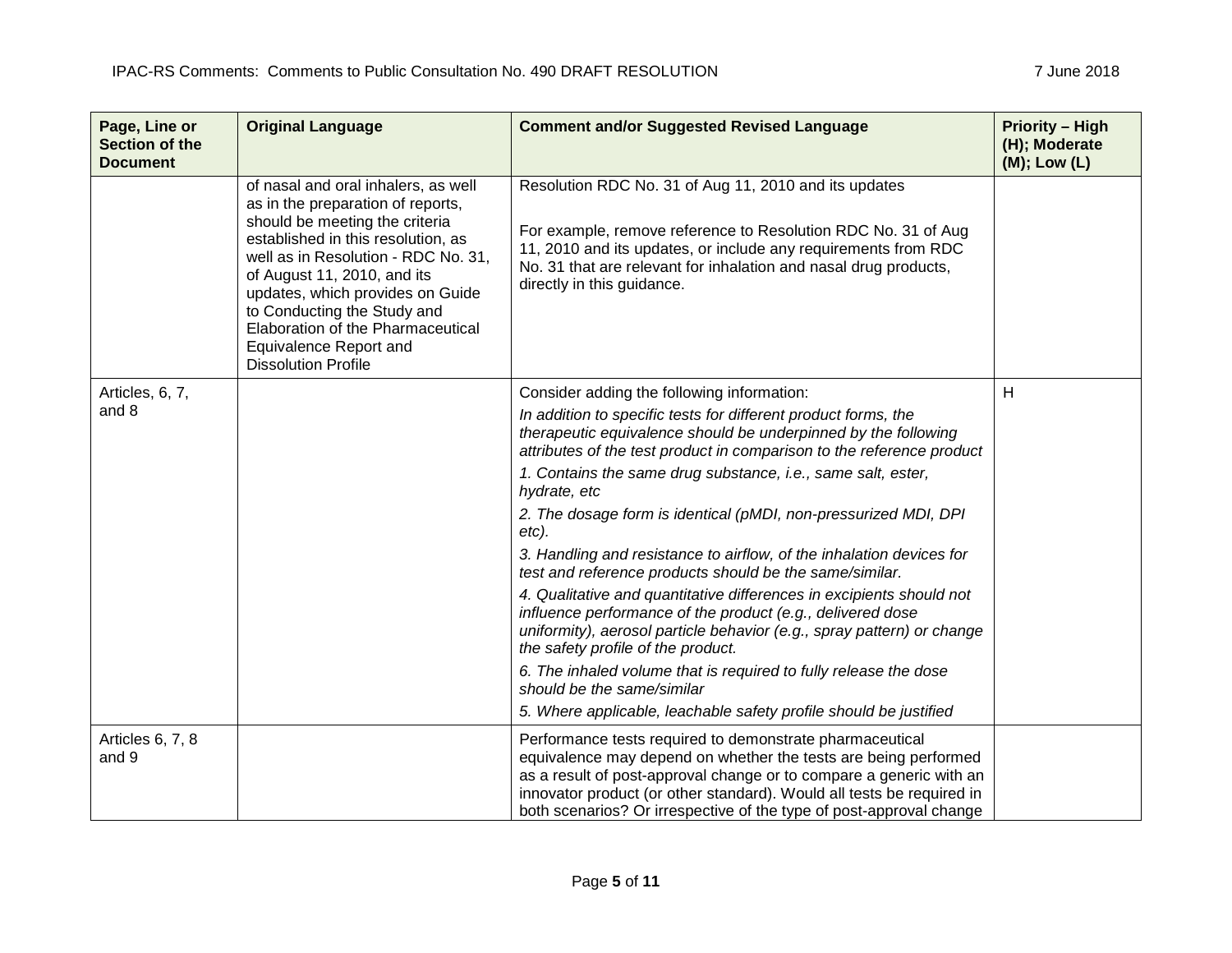| Page, Line or<br>Section of the<br><b>Document</b> | <b>Original Language</b>                                         | <b>Comment and/or Suggested Revised Language</b>                                                                                                                                                                                                                                                                                                                                                                                                                                                                                                                                                                                                           | <b>Priority - High</b><br>(H); Moderate<br>(M); Low (L) |
|----------------------------------------------------|------------------------------------------------------------------|------------------------------------------------------------------------------------------------------------------------------------------------------------------------------------------------------------------------------------------------------------------------------------------------------------------------------------------------------------------------------------------------------------------------------------------------------------------------------------------------------------------------------------------------------------------------------------------------------------------------------------------------------------|---------------------------------------------------------|
|                                                    |                                                                  | (major vs. minor)?<br>Please therefore, clarify if tests for post-approval changes can be<br>done based on risk and scientific justification. The suite of tests<br>may be a subset of those required for generic products.                                                                                                                                                                                                                                                                                                                                                                                                                                |                                                         |
| Articles 6 and 9                                   |                                                                  | Air flow rate dependency of the fine particle dose should be<br>same/similar. This is valid irrespective of whether pharmaceutical<br>equivalence is proven because the pharmacokinetic (PK) test<br>according to Section II, Subsection II, Article 29 prescribes that<br>healthy volunteers should be used. In order to extrapolate to, e.g.,<br>pediatrics or COPD patients, the innovator and the<br>generic/analogue products should perform the same over a range<br>of inhalation flow rates                                                                                                                                                        | H                                                       |
| Art. 6 Nasal<br>Sprays                             | III Content of an action over the<br>contents of the device      | Content of a dose over the entire contents of the device<br>Alternatively: Delivered dose through inhaler life, average and<br>dose uniformity                                                                                                                                                                                                                                                                                                                                                                                                                                                                                                             | M                                                       |
| Art. 6 Nasal<br>Sprays                             | IV Particle size distribution /<br>droplets by laser diffraction | Delete 'by laser diffraction' since the most appropriate test method<br>should be used $-$ it is currently likely to be laser diffraction but this<br>need not be specified.                                                                                                                                                                                                                                                                                                                                                                                                                                                                               | H                                                       |
| Art. 6 Nasal<br>Sprays                             | V Number of actuations per device                                | Delete this test as a separate test. Data from III (delivered dose<br>through life) will ensure that the product delivers the labeled<br>number of doses                                                                                                                                                                                                                                                                                                                                                                                                                                                                                                   | H                                                       |
| Art. 6 Nasal<br>Sprays                             | VI Spray pattern                                                 | A test for spray pattern should not form the basis of the<br>determination of pharmaceutical equivalence. Tests for<br>pharmaceutical equivalence should be those only that impact on<br>safety, efficacy or quality. Spray pattern is a subjective test, and<br>produces data reflective of the device/actuator rather than the drug<br>product. Please refer to IPAC-RS comments to the 2013 Technical<br>Note, addressing spray pattern.<br>Please consider removing the requirement for this test. Data from<br>IV - aerodynamic particle size distribution by cascade impaction will<br>ensure that that the aerosol shape does not impact on product | H                                                       |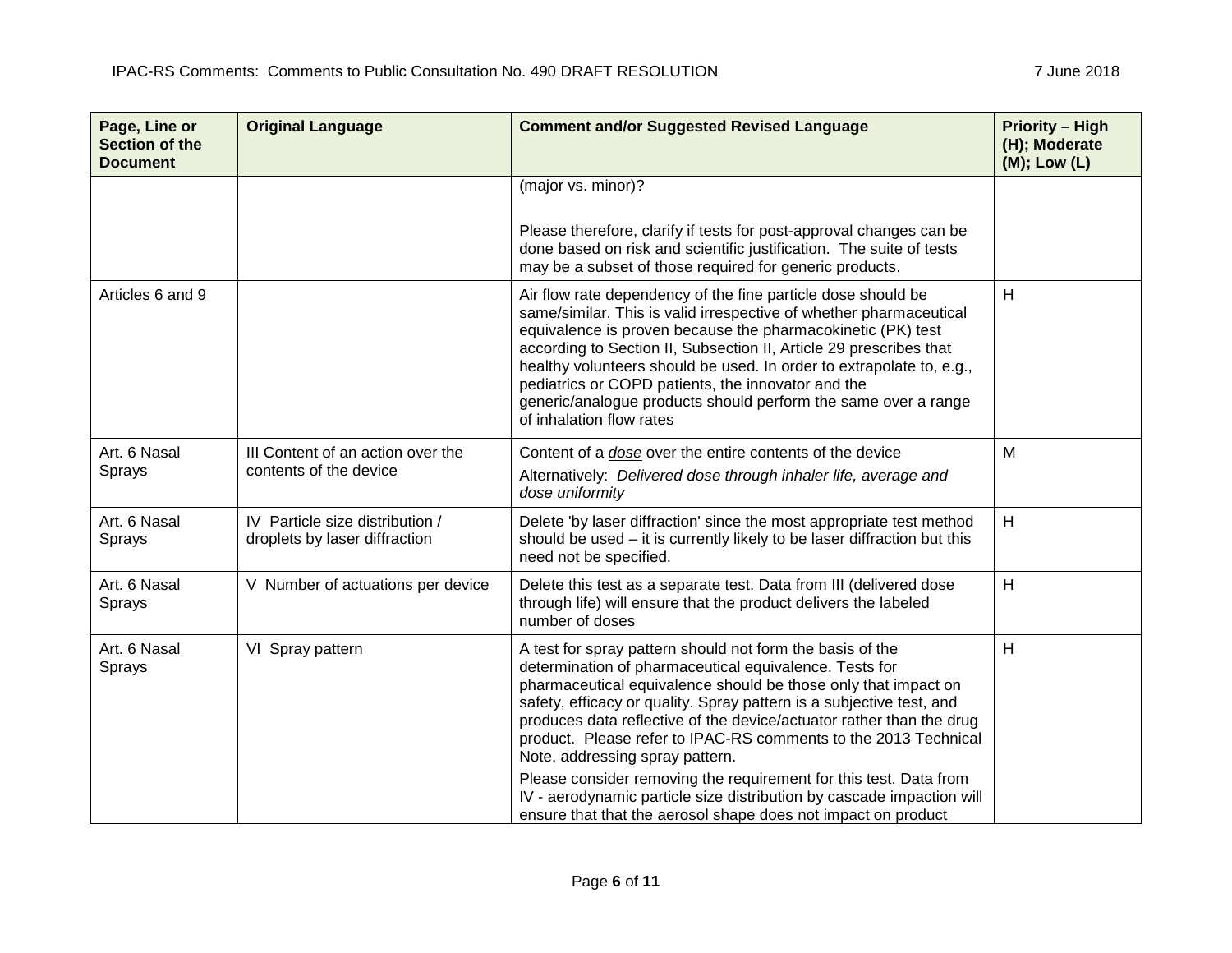| Page, Line or<br><b>Section of the</b><br><b>Document</b> | <b>Original Language</b>                                                                                                                                                           | <b>Comment and/or Suggested Revised Language</b>                                                                                                                                                                                                                                                                                                                                                                                                                                                                                                                                                                                                                                                                                                                                                                                                                                                                                                                                                                                                                                                                                                                                                   | <b>Priority - High</b><br>(H); Moderate<br>$(M);$ Low $(L)$ |
|-----------------------------------------------------------|------------------------------------------------------------------------------------------------------------------------------------------------------------------------------------|----------------------------------------------------------------------------------------------------------------------------------------------------------------------------------------------------------------------------------------------------------------------------------------------------------------------------------------------------------------------------------------------------------------------------------------------------------------------------------------------------------------------------------------------------------------------------------------------------------------------------------------------------------------------------------------------------------------------------------------------------------------------------------------------------------------------------------------------------------------------------------------------------------------------------------------------------------------------------------------------------------------------------------------------------------------------------------------------------------------------------------------------------------------------------------------------------|-------------------------------------------------------------|
|                                                           |                                                                                                                                                                                    | performance                                                                                                                                                                                                                                                                                                                                                                                                                                                                                                                                                                                                                                                                                                                                                                                                                                                                                                                                                                                                                                                                                                                                                                                        |                                                             |
| Art. 7,<br>Nebulizers, II, III,<br>and IV                 | List of tests for nebulizers<br>II - content delivered by<br>nebulization<br>III - mean time of nebulization<br>IV - particle size distribution /<br>droplets by laser diffraction | Add Unit Dose Content if product comes in unit dose containers.<br>Consider harmonizing the general requirements for nebulizers with<br>those noted in the European Pharmacopoeia (see comments to<br>Normative Instruction)<br>Suggest "Total drug delivered by nebulization, applying simulated<br>breathing."<br>It is essential that breath enhanced and breath actuated nebulizers<br>are tested by breathing simulator since the Drug Delivery Rate and<br>Total Drug Delivered of these devices are highly flow rate<br>dependent (refer to European Pharmacopoeia preparations for<br>nebulization)<br>Suggest "mean time of nebulization, applying simulated breathing".<br>See above comment.<br>Suggest 'particle size distribution cascade impaction.'<br>Laser diffraction instruments do not detect the active drug<br>substance, but rather measure the size distribution of the droplets<br>irrespective of their content. This can result in significant error if the<br>drug administered via nebulizer is a suspension or if droplet<br>evaporation is significant as it can be for certain nebulizer types<br>(refer to European Pharmacopoeia preparations for nebulization). | H                                                           |
| Art. 8 Nasal and<br>Orally Inhaled<br>Aerosols            | III Content of an action over the<br>total content of the device                                                                                                                   | Change to: Delivered dose through inhaler life, average and dose<br>uniformity                                                                                                                                                                                                                                                                                                                                                                                                                                                                                                                                                                                                                                                                                                                                                                                                                                                                                                                                                                                                                                                                                                                     | M                                                           |
| Art. 8 Nasal and<br>Orally Inhaled<br>Aerosols            | V Number of actuations per device                                                                                                                                                  | Delete this test as a separate test. Data from III (delivered dose<br>through life) will ensure that the product delivers the labeled<br>number of doses                                                                                                                                                                                                                                                                                                                                                                                                                                                                                                                                                                                                                                                                                                                                                                                                                                                                                                                                                                                                                                           | H                                                           |
| Art. 8 Nasal and<br>Orally Inhaled                        | VI - Spray pattern                                                                                                                                                                 | Please refer to IPAC-RS comments to the 2013 Technical Note,<br>addressing spray pattern.                                                                                                                                                                                                                                                                                                                                                                                                                                                                                                                                                                                                                                                                                                                                                                                                                                                                                                                                                                                                                                                                                                          | H                                                           |

 $\sim 100$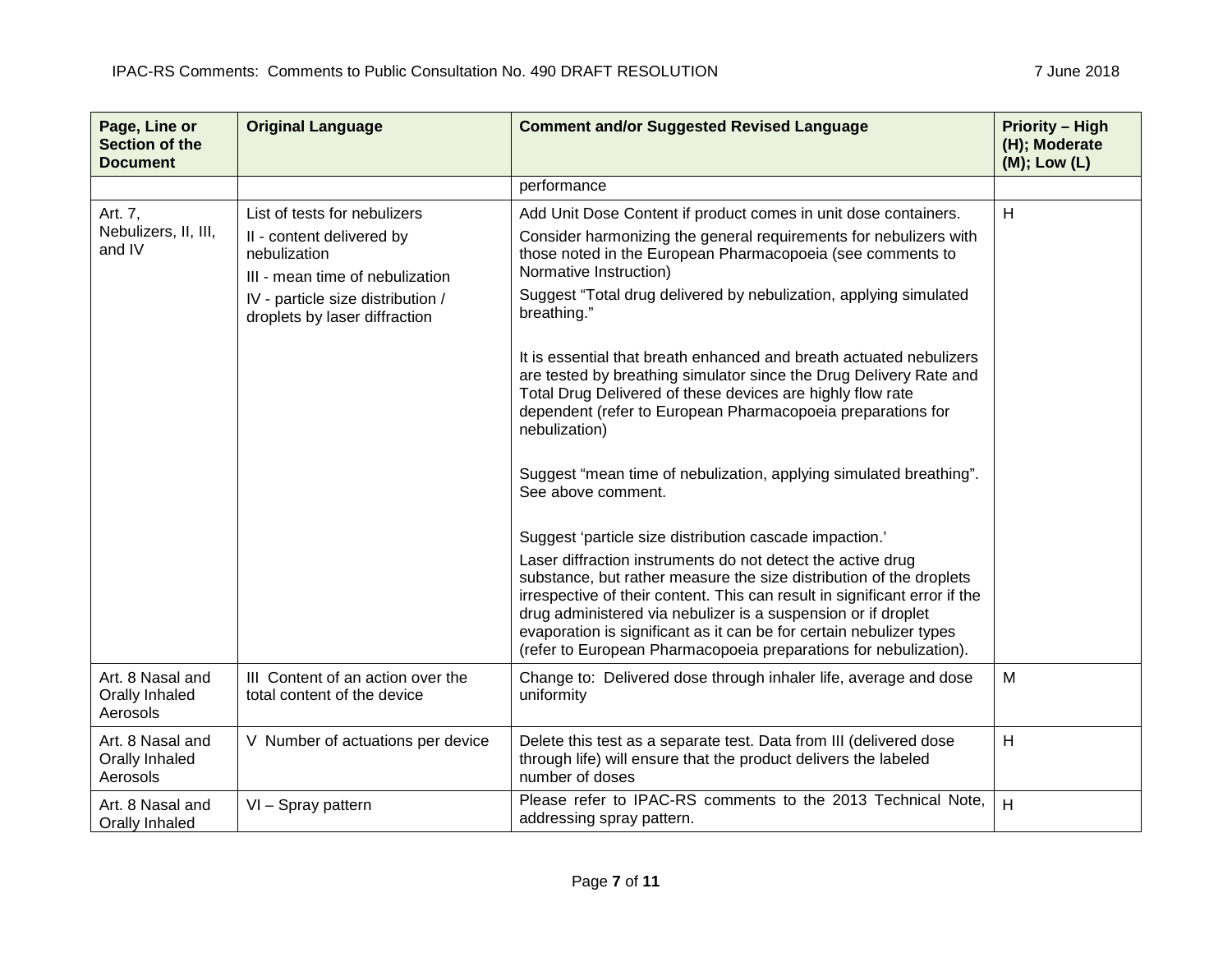| Page, Line or<br>Section of the<br><b>Document</b> | <b>Original Language</b>                                                                                                                                             | <b>Comment and/or Suggested Revised Language</b>                                                                                                                                                                                                                                                                                                                                                                                                                                                                                                                                                                                                                | <b>Priority - High</b><br>(H); Moderate<br>(M); Low (L) |
|----------------------------------------------------|----------------------------------------------------------------------------------------------------------------------------------------------------------------------|-----------------------------------------------------------------------------------------------------------------------------------------------------------------------------------------------------------------------------------------------------------------------------------------------------------------------------------------------------------------------------------------------------------------------------------------------------------------------------------------------------------------------------------------------------------------------------------------------------------------------------------------------------------------|---------------------------------------------------------|
| Aerosols                                           |                                                                                                                                                                      | Please consider removing the requirement for this test. Data from<br>IV - aerodynamic particle size distribution by cascade impaction will<br>ensure that that the aerosol shape does not impact on product<br>performance                                                                                                                                                                                                                                                                                                                                                                                                                                      |                                                         |
| Art. 8 Nasal and<br>Orally Inhaled<br>Aerosols     |                                                                                                                                                                      | Unclear how nasal aerosols differ from nasal sprays. Please clarify<br>this difference, perhaps in the definitions section.                                                                                                                                                                                                                                                                                                                                                                                                                                                                                                                                     | M                                                       |
| Art. 9 Oral<br>Inhalation<br>Powders               | [List of tests]                                                                                                                                                      | Add that:<br>Resistance of the devices should be same/similar<br>The inhaled volume that is required to fully release the dose should<br>be same/similar<br>Air flow rate dependency of the fine particle dose should be<br>same/similar. This is valid irrespective of whether pharmaceutical<br>equivalence is proven because the pharmacokinetic (PK) test<br>according to Section II, subsection II, Article 29 prescribes that<br>healthy volunteers should be used. In order to extrapolate to, e.g.,<br>Pediatrics or COPD patients, the innovator and the<br>generic/analogue products should perform the same over a range<br>of inhalation flow rates | Н                                                       |
| Art. 9 Oral<br>Inhalation<br>Powders               | Il Content of an action                                                                                                                                              | Delivered dose through inhaler life, average and dose uniformity                                                                                                                                                                                                                                                                                                                                                                                                                                                                                                                                                                                                | M                                                       |
| Art. 9 Oral<br>Inhalation<br>Powders               | IV Number of actuations per<br>device                                                                                                                                | Delete this test as a separate test. Data from II (delivered dose<br>through life) will ensure that the product delivers the labeled<br>number of doses                                                                                                                                                                                                                                                                                                                                                                                                                                                                                                         | H                                                       |
| Art. 10, Single<br>Paragraph                       | Single paragraph. A statistical report<br>must be submitted, together with the<br>certificate of equivalence with the<br>signature of the statistician in<br>charge. | Because industries that develop drugs and innovative devices have<br>knowledge about their products / devices and all the tests<br>necessary to guarantee quality and to evaluate the impact of a<br>post-registration change, we believe that conducting the tests<br>internally would be more appropriate, since the complexity of the<br>products and their testing require specific equipment and highly<br>qualified staff. Previous experiences of post-registration changes<br>under Technical Note 01/2013 have demonstrated the limitation of                                                                                                          | H                                                       |

<u> 1989 - Johann Stein, marwolaethau a bhann an t-Amhair Aonaichte an t-Amhair Aonaichte an t-Amhair Aonaichte a</u>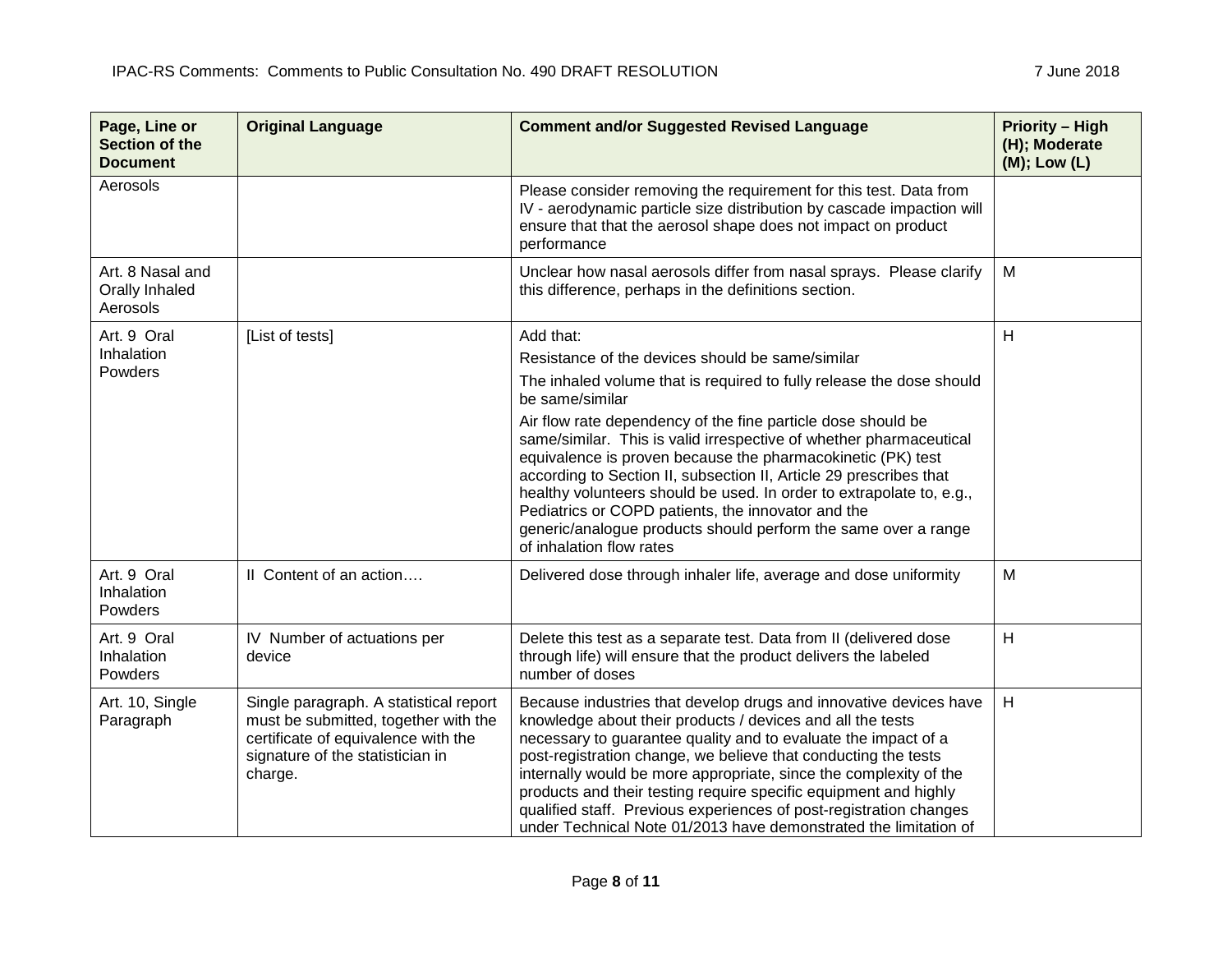| Page, Line or<br><b>Section of the</b><br><b>Document</b> | <b>Original Language</b>                                                                                                                                                                        | <b>Comment and/or Suggested Revised Language</b>                                                                                                                                                                                                                                                                                                                                                                        | <b>Priority - High</b><br>(H); Moderate<br>(M); Low (L) |
|-----------------------------------------------------------|-------------------------------------------------------------------------------------------------------------------------------------------------------------------------------------------------|-------------------------------------------------------------------------------------------------------------------------------------------------------------------------------------------------------------------------------------------------------------------------------------------------------------------------------------------------------------------------------------------------------------------------|---------------------------------------------------------|
|                                                           |                                                                                                                                                                                                 | the centers against the appropriate equipment for each device,<br>often patented, and the absence of qualified personnel, causing<br>outsourcing in the QC lab of the registry holder, generating delays<br>in the analytical routine, which imparts little or no value to the<br>patient.                                                                                                                              |                                                         |
|                                                           |                                                                                                                                                                                                 | Therefore, please consider revising the text to state: A statistical<br>evaluation report shall be submitted, together with the performance<br>test report, and pharmaceutical equivalence certificate, with<br>signature of the responsible statistician or statistical program that is<br>proven validated.                                                                                                           |                                                         |
| Art. 13 New<br><b>Drugs</b>                               | [In vitro equivalence, generally]                                                                                                                                                               | Are both pharmaceutical and PK bioequivalence required for an<br>approval of a generic/analogue product (like in US) or is<br>pharmaceutical equivalence sufficient (like in EU). It is assumed<br>that this Article means that pharmaceutical performance data need<br>to be shown when the approval is based on PK, but that the data<br>don't need to show equivalence. Clarification is needed for this<br>section. | H                                                       |
| Art. 13 New<br>Drugs                                      | New drugs                                                                                                                                                                                       | The meaning of "new drug" as well as what is required and why is<br>confusing. Please clarify.<br>Previous wording (see Scope) indicates that for new drugs,<br>therapeutic equivalence would replace clinical phase 2 and 3<br>studies. Does this infer an expectation to clinical bridging in addition<br>to in vitro bioequivalence?                                                                                 | M-H                                                     |
| Art. 13 New<br>Drugs, single<br>paragraph                 | In cases of incremental innovation,<br>results of the performance tests<br>common to the pharmaceutical<br>forms of the test drug and the<br>comparator medicinal product shall<br>be presented | The meaning and intent of "incremental innovation", should be<br>defined (or reference made to RDC that includes its definition).<br>Please include in the Definitions section.                                                                                                                                                                                                                                         | H                                                       |
| Ch. II, Section II,<br>PK for BA/BE of<br>Nasal and OIP   |                                                                                                                                                                                                 | Does the scope of the resolution cover locally acting products, or<br>both local and systemically acting products? Is it a case of showing<br>lack of bioavailability (or equivalently low BA) for the locally acting                                                                                                                                                                                                   | M                                                       |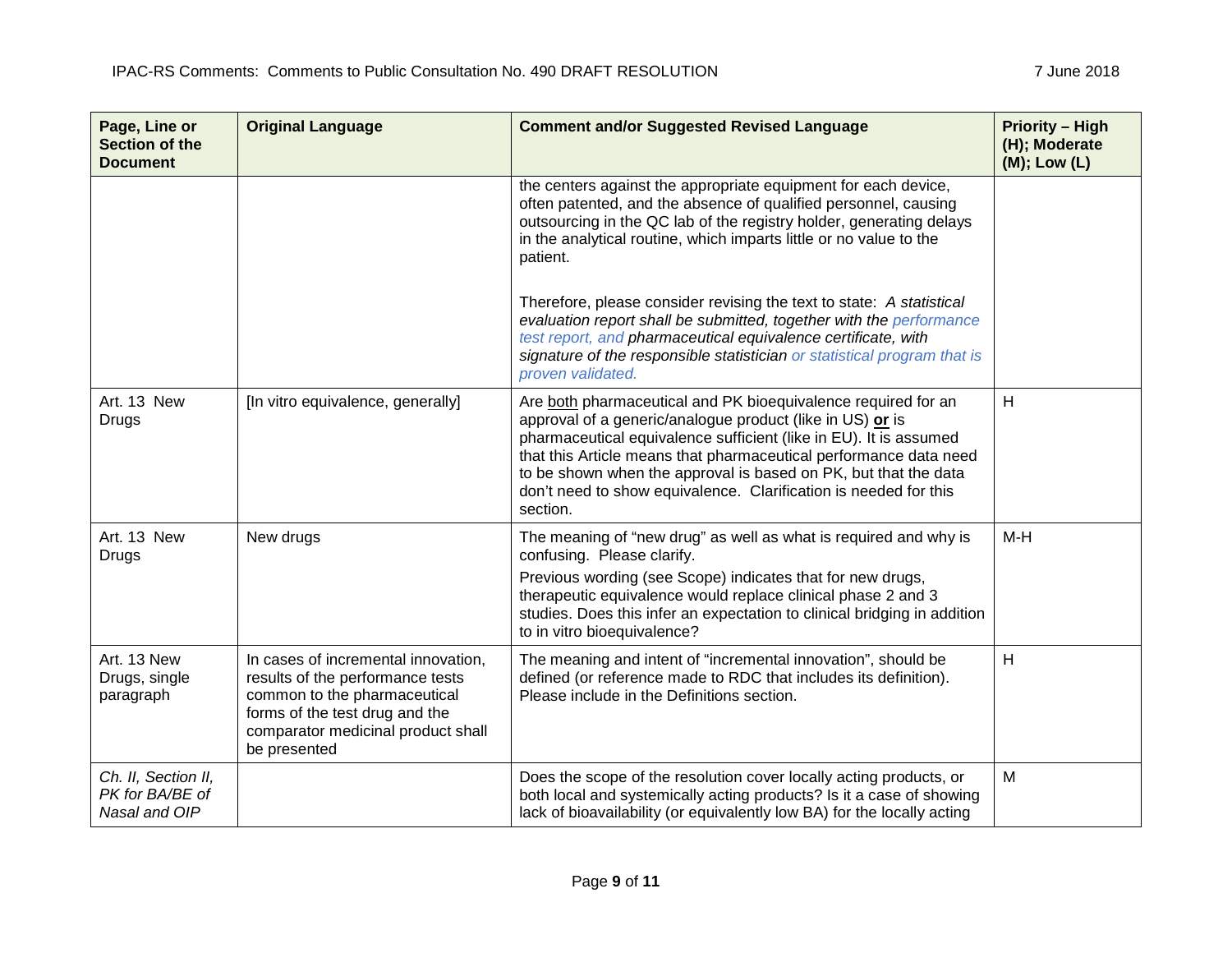| Page, Line or<br><b>Section of the</b><br><b>Document</b>                             | <b>Original Language</b>                                                                                                                                                                                                                                                                                       | <b>Comment and/or Suggested Revised Language</b>                                                                                                                                                                                                                                                                                                                                          | <b>Priority - High</b><br>(H); Moderate<br>(M); Low (L) |
|---------------------------------------------------------------------------------------|----------------------------------------------------------------------------------------------------------------------------------------------------------------------------------------------------------------------------------------------------------------------------------------------------------------|-------------------------------------------------------------------------------------------------------------------------------------------------------------------------------------------------------------------------------------------------------------------------------------------------------------------------------------------------------------------------------------------|---------------------------------------------------------|
|                                                                                       |                                                                                                                                                                                                                                                                                                                | medicines? Please clarify the intended scope.                                                                                                                                                                                                                                                                                                                                             |                                                         |
| Subsection I,<br><b>Clinical PK</b><br>Studies, Nasal                                 |                                                                                                                                                                                                                                                                                                                | These sections should be focused on defining general PK and<br>clinical principles and should not be overly prescriptive in the<br>unnecessary details as is currently, e.g., exclusion criteria which<br>should only be defined in the protocol, volume of fluid taken,<br>specific container closure system etc.                                                                        | H                                                       |
| Subsection I,<br><b>Clinical PK</b><br>Studies, Nasal<br>Art. 22, single<br>paragraph | Single paragraph. The difference<br>between the bottle weight before and<br>after administration is an exclusion<br>criterion; the mean of the test and<br>reference values should be<br>calculated and the difference in<br>weight of each vial should be within<br>plus or minus two standard<br>deviations. | This is a very specific item and is considered to only be applicable<br>to aqueous nasal medication, based upon the terminology used<br>(bottle weight), as to be a measure to avoid the inclusion of low<br>doses.<br>Recommend that if text remains, it should be revised to state that<br>this is for aqueous formulations.                                                            | M                                                       |
| Art. 24 and Art<br>33                                                                 | After the last application, volunteers<br>should receive a glass of 200 ml<br>beaker of water to conduct drug<br>particles that have been left, from the<br>oral cavity to the gastrointestinal<br>tract.                                                                                                      | There is inconsistency between these instructions for nasal and<br>oral. For nasal products this requirement may not be appropriate                                                                                                                                                                                                                                                       | H                                                       |
| Subsection II,<br>Clinical PK for<br><b>OIP</b><br>Art. 26 and<br>single paragraph    | The studies should be performed<br>preferably in a single dose.<br>The need for a multiple dose study<br>should be justified in the protocol                                                                                                                                                                   | It could be the other way around, i.e., it should be justified if only<br>one dose is used in the PK study/studies. A minimum pre-requisite<br>would be that the different strengths should be proportional both<br>with regard to delivered dose and the PSD (impactor stage by<br>stage data). This is suggested in Chapter III, Article 45, and thus is<br>contradictory to Article 26 | H                                                       |
| Chapter III, Final<br>and Transitional<br>Provisions, Art.<br>45                      | The bioequivalence study / relative<br>bioavailability may be waived for the<br>doses of generic, similar and new<br>drugs, provided that they comply<br>with the pharmacokinetic linearity<br>and proportionality criteria of the<br>formulations, such as determined by                                      | This paragraph implies that the BE may not be required in certain<br>circumstances - is this adoption of the "stepwise" approach?                                                                                                                                                                                                                                                         | M                                                       |